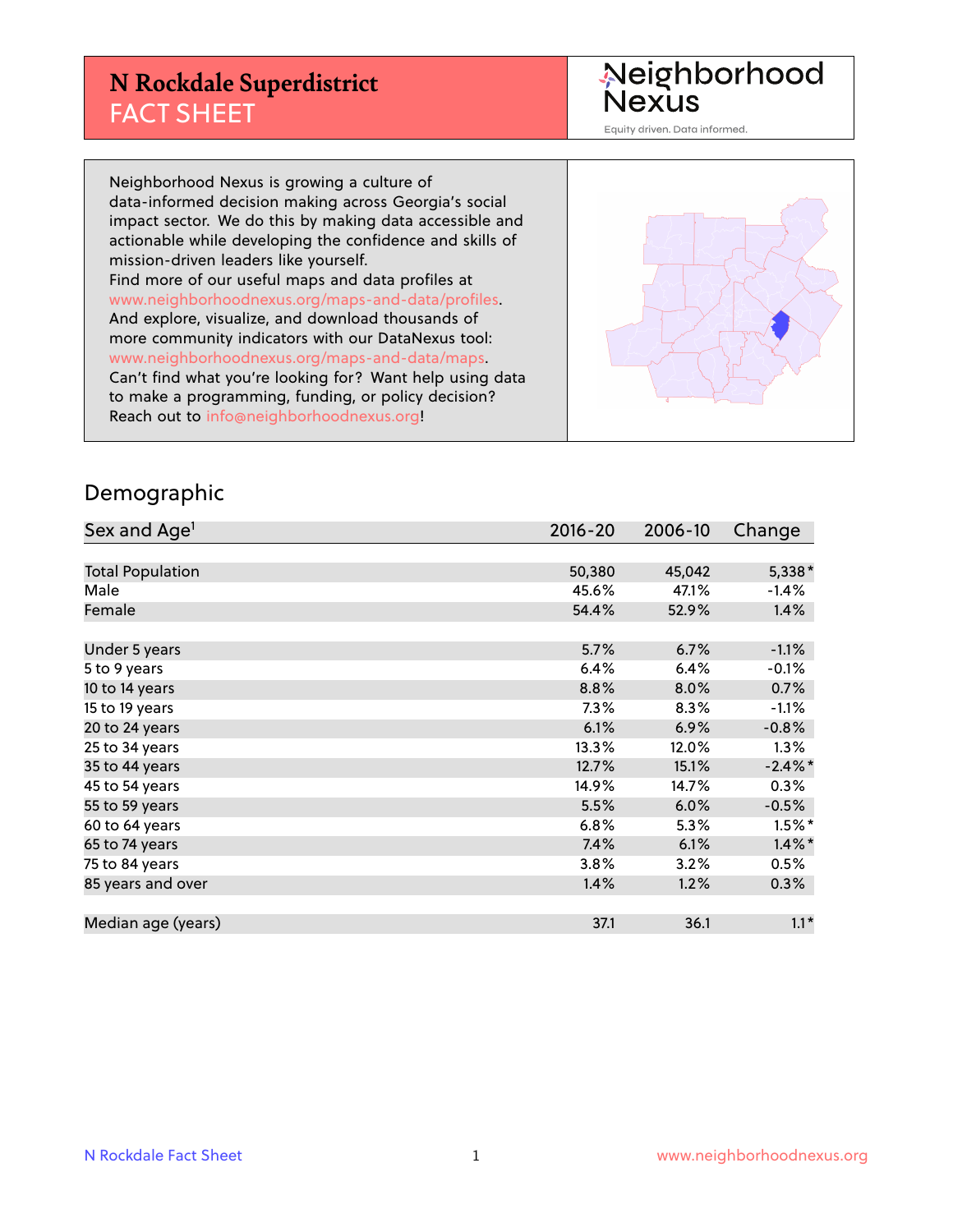# Demographic, continued...

| Race <sup>2</sup>                                            | $2016 - 20$ | 2006-10 | Change      |
|--------------------------------------------------------------|-------------|---------|-------------|
| <b>Total population</b>                                      | 50,380      | 45,042  | 5,338*      |
| One race                                                     | 97.2%       | 98.5%   | $-1.4\%$ *  |
| White                                                        | 33.1%       | 45.8%   | $-12.7%$ *  |
| <b>Black or African American</b>                             | 60.4%       | 48.2%   | 12.2%*      |
| American Indian and Alaska Native                            | 0.0%        | 0.6%    | $-0.6%$     |
| Asian                                                        | 1.7%        | 1.8%    | $-0.0%$     |
| Native Hawaiian and Other Pacific Islander                   | 0.3%        | 0.0%    | 0.3%        |
| Some other race                                              | 1.6%        | 2.2%    | $-0.6%$     |
| Two or more races                                            | 2.8%        | 1.5%    | $1.4\%$ *   |
| Race alone or in combination with other race(s) <sup>3</sup> | $2016 - 20$ | 2006-10 | Change      |
| Total population                                             | 50,380      | 45,042  | 5,338*      |
| White                                                        | 34.3%       | 46.8%   | $-12.5%$ *  |
| <b>Black or African American</b>                             | 62.6%       | 49.1%   | 13.5%*      |
| American Indian and Alaska Native                            | 0.2%        | 1.5%    | $-1.2%$ *   |
| Asian                                                        | 1.9%        | 1.9%    | 0.0%        |
| Native Hawaiian and Other Pacific Islander                   | 1.4%        | 0.1%    | $1.3\%$ *   |
|                                                              | 2.5%        | 2.4%    | 0.0%        |
| Some other race                                              |             |         |             |
| Hispanic or Latino and Race <sup>4</sup>                     | $2016 - 20$ | 2006-10 | Change      |
| Total population                                             | 50,380      | 45,042  | 5,338*      |
| Hispanic or Latino (of any race)                             | 8.4%        | 8.6%    | $-0.2%$     |
| Not Hispanic or Latino                                       | 91.6%       | 91.4%   | 0.2%        |
| White alone                                                  | 27.7%       | 40.4%   | $-12.7%$ *  |
| <b>Black or African American alone</b>                       | 59.4%       | 47.6%   | $11.7\%$ *  |
| American Indian and Alaska Native alone                      | 0.0%        | 0.3%    | $-0.3%$     |
| Asian alone                                                  | 1.7%        | 1.8%    | $-0.0%$     |
| Native Hawaiian and Other Pacific Islander alone             | 0.3%        | 0.0%    | 0.3%        |
| Some other race alone                                        | 0.2%        | 0.3%    | $-0.0%$     |
| Two or more races                                            | 2.2%        | 1.0%    | $1.2\%$ *   |
| U.S. Citizenship Status <sup>5</sup>                         | $2016 - 20$ | 2006-10 | Change      |
|                                                              |             |         |             |
| Foreign-born population                                      | 4,754       | 5,339   | $-585$      |
| Naturalized U.S. citizen                                     | 66.2%       | 33.2%   | 33.0%*      |
| Not a U.S. citizen                                           | 33.8%       | 66.8%   | $-33.0\%$ * |
| Citizen, Voting Age Population <sup>6</sup>                  | $2016 - 20$ | 2006-10 | Change      |
| Citizen, 18 and over population                              | 36,123      | 30,062  | $6,061*$    |
| Male                                                         | 43.5%       | 45.2%   | $-1.7%$     |
| Female                                                       | 56.5%       | 54.8%   | 1.7%        |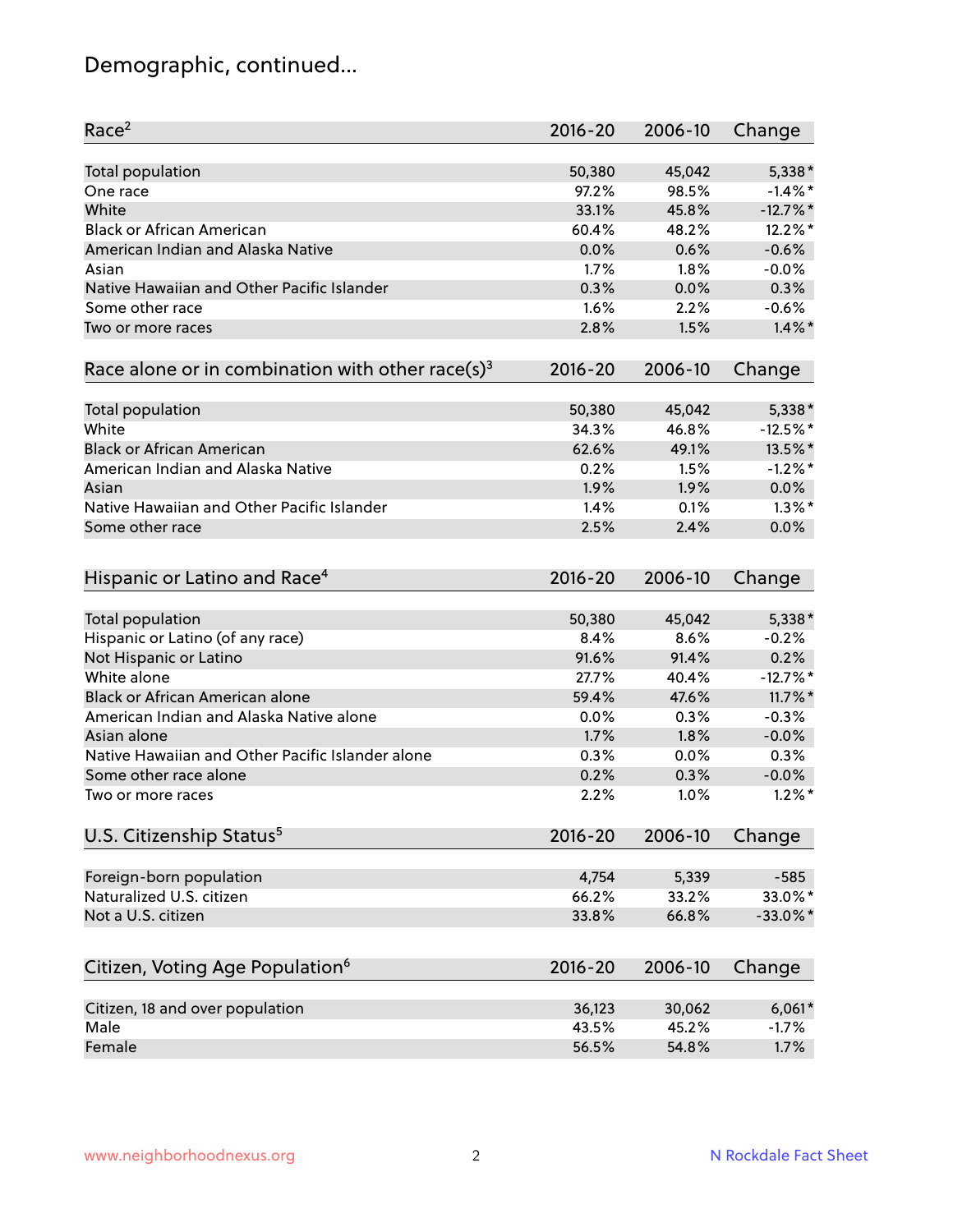#### Economic

| Income <sup>7</sup>                                 | 2016-20 | 2006-10 | Change     |
|-----------------------------------------------------|---------|---------|------------|
|                                                     |         |         |            |
| All households                                      | 18,248  | 15,980  | $2,268*$   |
| Less than \$10,000                                  | 5.3%    | 6.9%    | $-1.6%$    |
| \$10,000 to \$14,999                                | 2.5%    | 4.9%    | $-2.3\%$ * |
| \$15,000 to \$24,999                                | 9.1%    | 11.3%   | $-2.3%$    |
| \$25,000 to \$34,999                                | 13.1%   | 11.1%   | 2.0%       |
| \$35,000 to \$49,999                                | 14.3%   | 14.4%   | $-0.1%$    |
| \$50,000 to \$74,999                                | 20.1%   | 21.7%   | $-1.5%$    |
| \$75,000 to \$99,999                                | 14.0%   | 12.6%   | 1.5%       |
| \$100,000 to \$149,999                              | 12.5%   | 11.4%   | 1.1%       |
| \$150,000 to \$199,999                              | 4.1%    | 3.4%    | 0.6%       |
| \$200,000 or more                                   | 5.1%    | 2.5%    | $2.6\%$ *  |
| Median household income (dollars)                   | 56,569  | 51,486  | 5,083*     |
| Mean household income (dollars)                     | 73,651  | 64,071  | 9,581*     |
| With earnings                                       | 81.4%   | 83.6%   | $-2.2%$    |
| Mean earnings (dollars)                             | 71,573  | 63,350  | 8,223*     |
| <b>With Social Security</b>                         | 26.3%   | 25.7%   | 0.6%       |
| Mean Social Security income (dollars)               | 19,420  | 15,138  | 4,283*     |
| With retirement income                              | 21.7%   | 16.4%   | $5.3\%$ *  |
| Mean retirement income (dollars)                    | 25,941  | 23,308  | 2,633      |
| With Supplemental Security Income                   | 6.0%    | $3.1\%$ | $2.9\%*$   |
| Mean Supplemental Security Income (dollars)         | 5,936   | 8,123   | $-2,188*$  |
| With cash public assistance income                  | 2.6%    | 1.7%    | 0.9%       |
| Mean cash public assistance income (dollars)        | 2,150   | 4,024   | $-1,875$   |
| With Food Stamp/SNAP benefits in the past 12 months | 15.3%   | 12.9%   | 2.4%       |
|                                                     |         |         |            |
| Families                                            | 12,352  | 11,173  | $1,179*$   |
| Less than \$10,000                                  | 3.7%    | 6.0%    | $-2.4%$    |
| \$10,000 to \$14,999                                | 1.9%    | 3.2%    | $-1.4%$    |
| \$15,000 to \$24,999                                | 10.4%   | 7.9%    | 2.5%       |
| \$25,000 to \$34,999                                | 8.2%    | 9.3%    | $-1.0%$    |
| \$35,000 to \$49,999                                | 13.5%   | 13.9%   | $-0.4%$    |
| \$50,000 to \$74,999                                | 20.0%   | 23.3%   | $-3.3%$    |
| \$75,000 to \$99,999                                | 14.8%   | 14.6%   | 0.2%       |
| \$100,000 to \$149,999                              | 14.5%   | 14.2%   | 0.4%       |
| \$150,000 to \$199,999                              | 6.1%    | 4.3%    | 1.7%       |
| \$200,000 or more                                   | 6.9%    | 3.3%    | $3.7\%$ *  |
| Median family income (dollars)                      | 63,800  | 59,217  | 4,583*     |
| Mean family income (dollars)                        | 84,269  | 72,840  | $11,430*$  |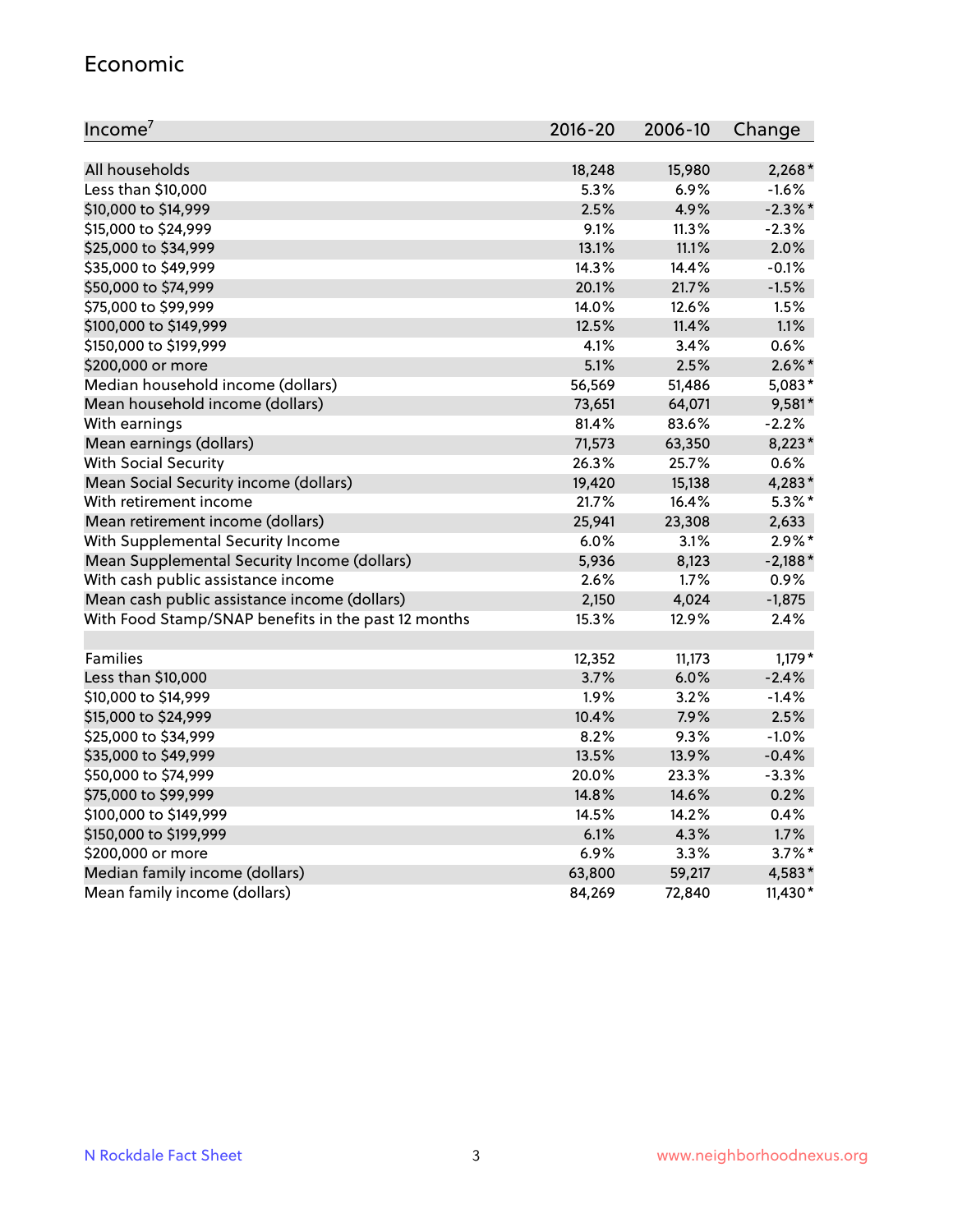### Economic, continued...

| Income, continued <sup>8</sup>                                        | $2016 - 20$ | 2006-10 | Change     |
|-----------------------------------------------------------------------|-------------|---------|------------|
|                                                                       |             |         |            |
| Nonfamily households                                                  | 5,896       | 4,807   | 1,089*     |
| Median nonfamily income (dollars)                                     | 39,119      | 31,662  | $7,457*$   |
| Mean nonfamily income (dollars)                                       | 48,077      | 41,071  | 7,006*     |
| Median earnings for workers (dollars)                                 | 35,052      | 28,610  | $6,442*$   |
| Median earnings for male full-time, year-round workers<br>(dollars)   | 42,718      | 40,953  | 1,765      |
| Median earnings for female full-time, year-round workers<br>(dollars) | 46,047      | 35,086  | 10,960*    |
| Per capita income (dollars)                                           | 27,746      | 23,769  | 3,976*     |
| Families and People Below Poverty Level <sup>9</sup>                  | $2016 - 20$ | 2006-10 |            |
|                                                                       |             |         | Change     |
| <b>All families</b>                                                   | 10.5%       | 12.3%   | $-1.8%$    |
| With related children under 18 years                                  | 14.6%       | 18.6%   | $-3.9%$    |
| With related children under 5 years only                              | 10.4%       | 20.9%   | $-10.5%$   |
| Married couple families                                               | 5.7%        | 4.7%    | 1.0%       |
| With related children under 18 years                                  | 7.1%        | 8.1%    | $-1.0%$    |
| With related children under 5 years only                              | 0.0%        | 9.5%    | $-9.5%$    |
| Families with female householder, no husband present                  | 18.2%       | 26.6%   | $-8.3\%$ * |
| With related children under 18 years                                  | 22.8%       | 30.0%   | $-7.2%$    |
| With related children under 5 years only                              | 18.0%       | 17.9%   | 0.1%       |
| All people                                                            | 12.9%       | 15.2%   | $-2.3%$    |
| Under 18 years                                                        | 18.5%       | 23.3%   | $-4.7%$    |
| Related children under 18 years                                       | 18.4%       | 22.6%   | $-4.3%$    |
| Related children under 5 years                                        | 25.2%       | 30.9%   | $-5.7%$    |
| Related children 5 to 17 years                                        | 16.4%       | 19.8%   | $-3.5%$    |
| 18 years and over                                                     | 11.0%       | 12.4%   | $-1.4%$    |
| 18 to 64 years                                                        | 11.7%       | 12.9%   | $-1.2%$    |
| 65 years and over                                                     | 7.1%        | 9.0%    | $-1.8%$    |
| People in families                                                    | 11.0%       | 13.7%   | $-2.7%$    |
| Unrelated individuals 15 years and over                               | 22.7%       | 23.3%   | $-0.6%$    |
|                                                                       |             |         |            |
| Non-Hispanic white people                                             | 9.1%        | 6.9%    | 2.3%       |
| Black or African-American people                                      | 11.6%       | 17.8%   | $-6.2\%$ * |
| Asian people                                                          | 14.8%       | 24.2%   | $-9.4%$    |
| Hispanic or Latino people                                             | 33.6%       | 37.0%   | $-3.4%$    |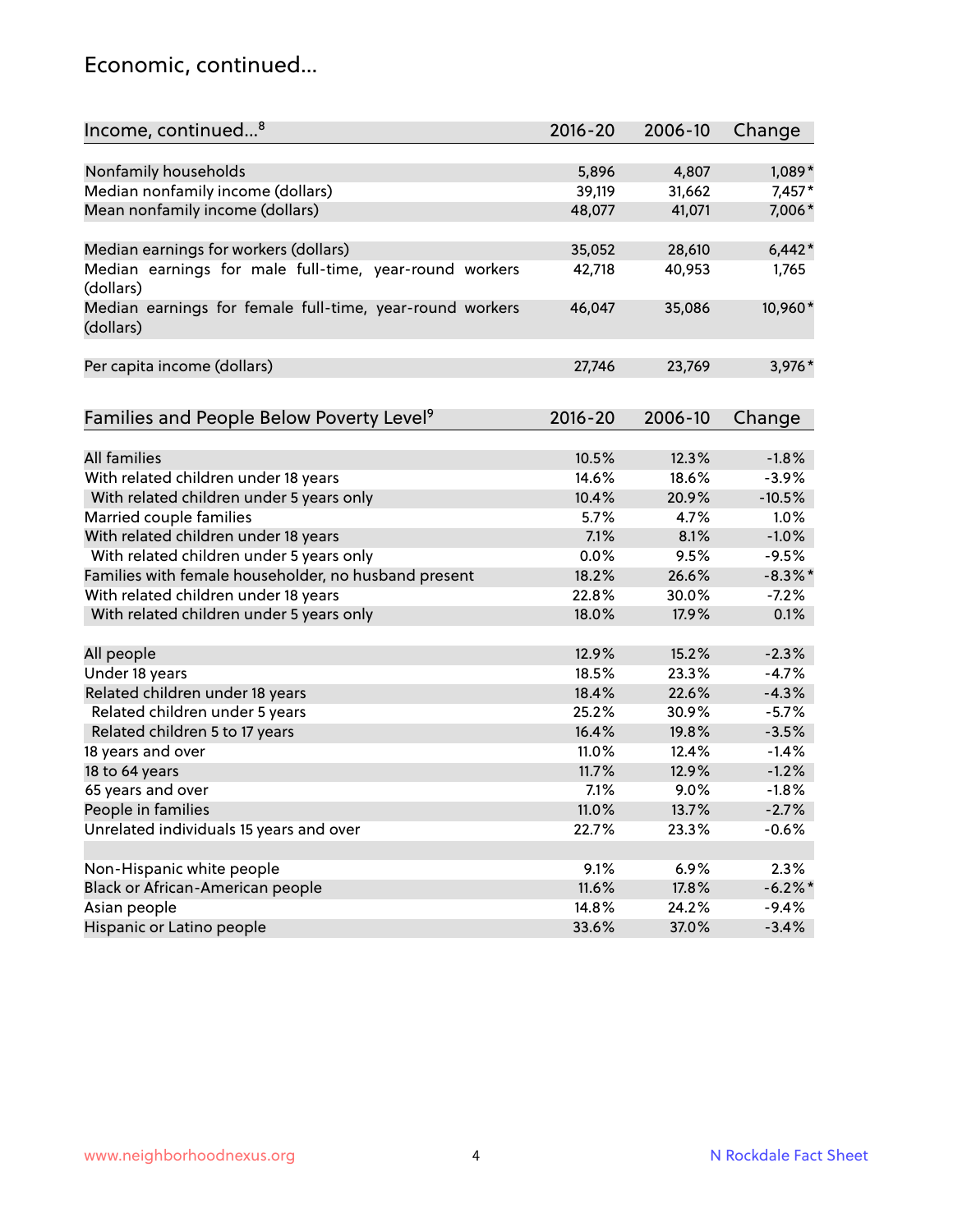# Employment

| Employment Status <sup>10</sup>                               | $2016 - 20$ | 2006-10 | Change      |
|---------------------------------------------------------------|-------------|---------|-------------|
|                                                               |             |         |             |
| Population 16 years and over                                  | 38,941      | 34,905  | 4,036*      |
| In labor force                                                | 63.8%       | 69.0%   | $-5.2%$ *   |
| Civilian labor force                                          | 63.7%       | 68.9%   | $-5.3\%$ *  |
| Employed                                                      | 58.6%       | 60.5%   | $-1.9%$     |
| Unemployed                                                    | 5.1%        | 8.4%    | $-3.4%$     |
| <b>Armed Forces</b>                                           | 0.1%        | 0.0%    | 0.1%        |
| Not in labor force                                            | 36.2%       | 31.0%   | $5.2\%$ *   |
| Civilian labor force                                          | 24,787      | 24,057  | 730         |
| <b>Unemployment Rate</b>                                      | 7.9%        | 12.3%   | $-4.3%$     |
|                                                               |             |         |             |
| Females 16 years and over                                     | 21,894      | 18,705  | $3,189*$    |
| In labor force                                                | 60.9%       | 63.9%   | $-2.9%$     |
| Civilian labor force                                          | 60.9%       | 63.9%   | $-3.0%$     |
| Employed                                                      | 55.3%       | 56.2%   | $-0.9%$     |
| Own children of the householder under 6 years                 | 3,232       | 3,570   | $-338$      |
| All parents in family in labor force                          | 66.3%       | 74.7%   | $-8.4%$     |
|                                                               |             |         |             |
| Own children of the householder 6 to 17 years                 | 8,818       | 7,507   | $1,311*$    |
| All parents in family in labor force                          | 69.1%       | 82.4%   | $-13.2\%$ * |
|                                                               |             |         |             |
| Industry <sup>11</sup>                                        | $2016 - 20$ | 2006-10 | Change      |
| Civilian employed population 16 years and over                | 22,817      | 21,108  | 1,709       |
| Agriculture, forestry, fishing and hunting, and mining        | 0.2%        | 0.0%    | 0.2%        |
| Construction                                                  | 7.8%        | 7.9%    | $-0.1%$     |
| Manufacturing                                                 | 7.1%        | 13.8%   | $-6.7%$ *   |
| Wholesale trade                                               | 2.2%        | 1.4%    | 0.7%        |
| Retail trade                                                  | 9.7%        | 12.6%   | $-2.8\%$ *  |
| Transportation and warehousing, and utilities                 | 9.0%        | 5.8%    | $3.2\%$ *   |
| Information                                                   | 2.5%        | 2.4%    | 0.1%        |
| Finance and insurance, and real estate and rental and leasing | 7.1%        | 6.6%    | 0.5%        |
| Professional, scientific, and management, and administrative  | 14.0%       | 8.4%    | $5.6\%$ *   |
| and waste management services                                 |             |         |             |
| Educational services, and health care and social assistance   | 21.5%       | 20.8%   | 0.7%        |
| Arts, entertainment, and recreation, and accommodation and    | 9.2%        | 9.6%    | $-0.4%$     |
| food services                                                 |             |         |             |
| Other services, except public administration                  | 4.3%        | 5.7%    | $-1.4%$     |
| Public administration                                         | 5.3%        | 5.0%    | 0.4%        |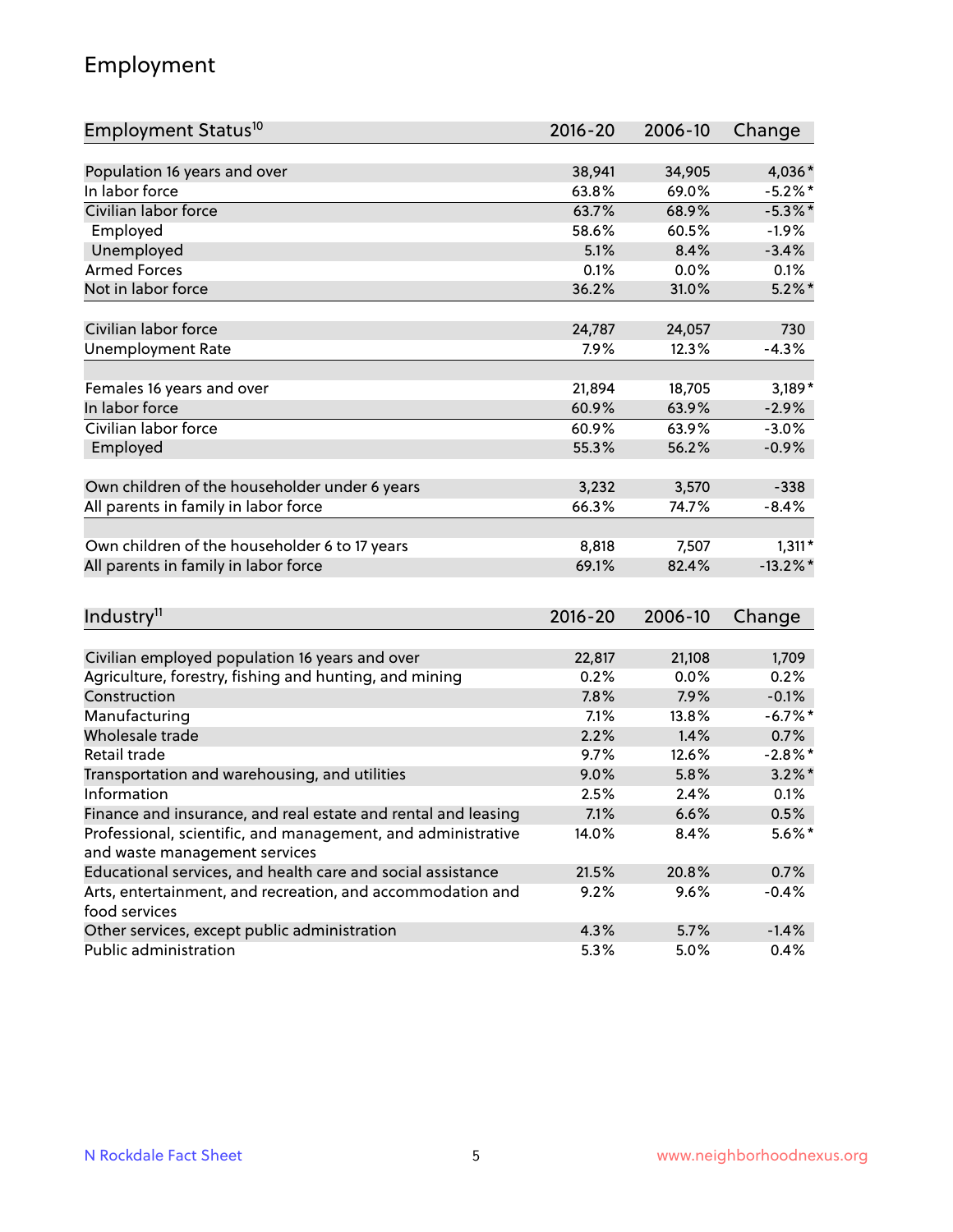# Employment, continued...

| Occupation <sup>12</sup>                                                    | $2016 - 20$    | 2006-10 | Change             |
|-----------------------------------------------------------------------------|----------------|---------|--------------------|
|                                                                             | 22,817         | 21,108  |                    |
| Civilian employed population 16 years and over                              |                |         | 1,709<br>$5.9\%$ * |
| Management, business, science, and arts occupations                         | 36.3%<br>16.3% | 30.4%   |                    |
| Service occupations                                                         |                | 17.3%   | $-1.0%$            |
| Sales and office occupations                                                | 24.2%          | 25.7%   | $-1.5%$            |
| Natural<br>and<br>resources,<br>construction,<br>maintenance<br>occupations | 9.1%           | 10.1%   | $-1.0%$            |
| Production, transportation, and material moving occupations                 | 14.1%          | 16.4%   | $-2.4%$            |
| Class of Worker <sup>13</sup>                                               | $2016 - 20$    | 2006-10 | Change             |
|                                                                             |                |         |                    |
| Civilian employed population 16 years and over                              | 22,817         | 21,108  | 1,709              |
| Private wage and salary workers                                             | 77.9%          | 80.4%   | $-2.6%$            |
| Government workers                                                          | 16.5%          | 14.4%   | 2.1%               |
| Self-employed in own not incorporated business workers                      | 5.6%           | 5.0%    | 0.6%               |
| Unpaid family workers                                                       | 0.0%           | 0.1%    | $-0.1%$            |
| Job Flows <sup>14</sup>                                                     | 2019           | 2010    | Change             |
|                                                                             |                |         |                    |
| Total Jobs in district                                                      | 32,205         | 25,904  | 6,301              |
| Held by residents of district                                               | 11.1%          | 12.6%   | $-1.5%$            |
| Held by non-residents of district                                           | 88.9%          | 87.4%   | 1.5%               |
|                                                                             |                |         |                    |
| Jobs by Industry Sector <sup>15</sup>                                       | 2019           | 2010    | Change             |
| Total Jobs in district                                                      | 32,205         | 25,904  | 6,301              |
| Goods Producing sectors                                                     | 21.6%          | 19.7%   | 1.9%               |
| Trade, Transportation, and Utilities sectors                                | 21.1%          | 24.2%   | $-3.0%$            |
| All Other Services sectors                                                  | 57.2%          | 56.2%   | 1.1%               |
|                                                                             |                |         |                    |
| Total Jobs in district held by district residents                           | 3,562          | 3,262   | 300                |
| <b>Goods Producing sectors</b>                                              | 22.5%          | 21.8%   | 0.7%               |
| Trade, Transportation, and Utilities sectors                                | 12.6%          | 13.9%   | $-1.2%$            |
| All Other Services sectors                                                  | 64.8%          | 64.3%   | 0.5%               |
|                                                                             |                |         |                    |
| Jobs by Earnings <sup>16</sup>                                              | 2019           | 2010    | Change             |
|                                                                             |                |         |                    |
| Total Jobs in district                                                      | 32,205         | 25,904  | 6,301              |
| Jobs with earnings \$1250/month or less                                     | 23.7%          | 26.9%   | $-3.2%$            |
| Jobs with earnings \$1251/month to \$3333/month                             | 33.8%          | 39.0%   | $-5.1%$            |
| Jobs with earnings greater than \$3333/month                                | 42.5%          | 34.1%   | 8.3%               |
| Total Jobs in district held by district residents                           |                |         | 300                |
|                                                                             | 3,562          | 3,262   |                    |
| Jobs with earnings \$1250/month or less                                     | 27.3%          | 27.3%   | 0.1%               |
| Jobs with earnings \$1251/month to \$3333/month                             | 39.8%          | 44.5%   | $-4.8%$            |
| Jobs with earnings greater than \$3333/month                                | 32.9%          | 28.2%   | 4.7%               |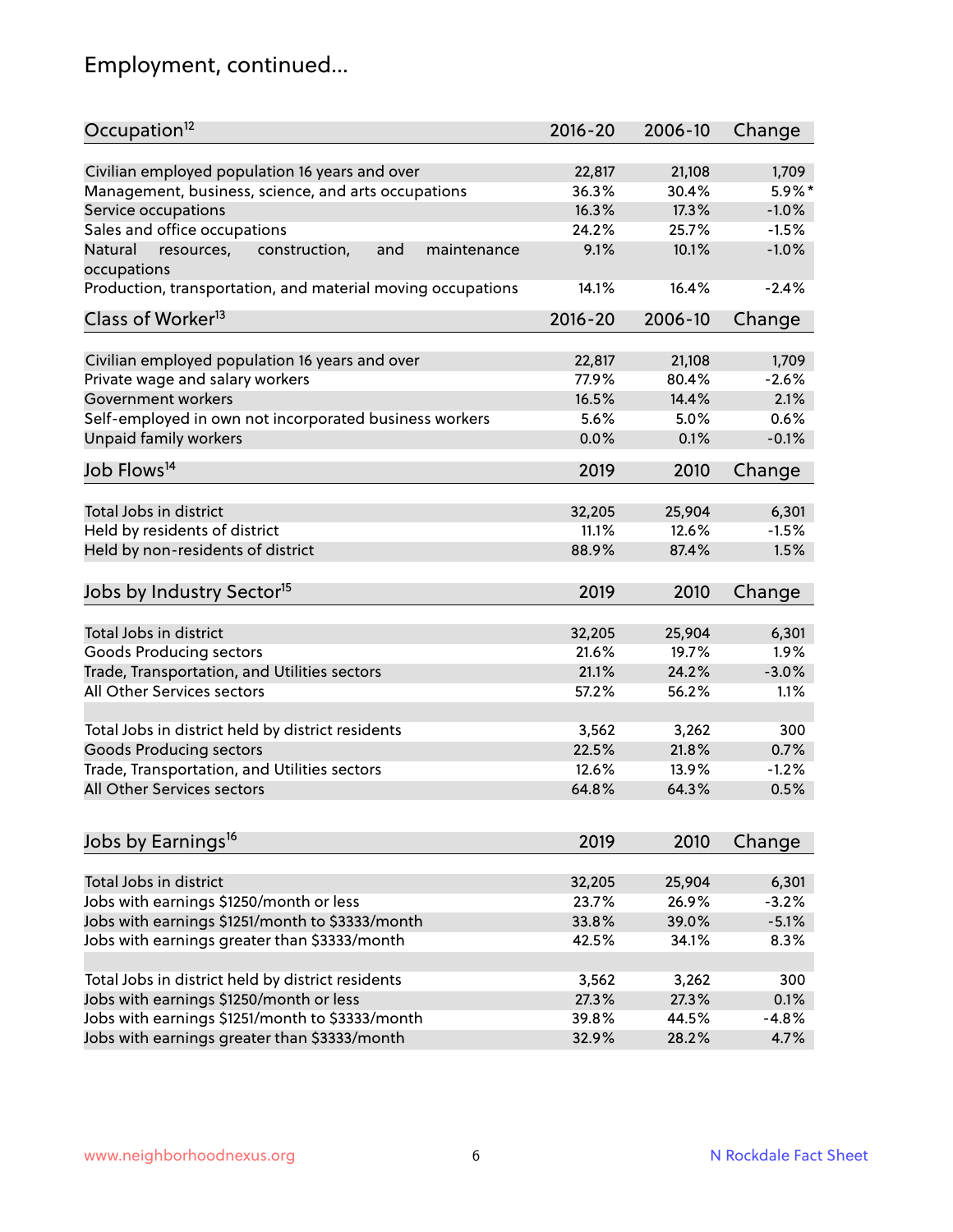# Employment, continued...

| Jobs by Age of Worker <sup>17</sup>               | 2019   | 2010   | Change  |
|---------------------------------------------------|--------|--------|---------|
|                                                   |        |        |         |
| Total Jobs in district                            | 32,205 | 25,904 | 6,301   |
| Jobs with workers age 29 or younger               | 23.1%  | 22.7%  | 0.4%    |
| Jobs with workers age 30 to 54                    | 54.5%  | 60.5%  | $-5.9%$ |
| Jobs with workers age 55 or older                 | 22.4%  | 16.9%  | 5.5%    |
|                                                   |        |        |         |
| Total Jobs in district held by district residents | 3,562  | 3,262  | 300     |
| Jobs with workers age 29 or younger               | 23.1%  | 20.5%  | 2.6%    |
| Jobs with workers age 30 to 54                    | 50.8%  | 57.8%  | $-6.9%$ |
| Jobs with workers age 55 or older                 | 26.0%  | 21.7%  | 4.4%    |
|                                                   |        |        |         |

#### Education

| School Enrollment <sup>18</sup>                | $2016 - 20$ | 2006-10 | Change     |
|------------------------------------------------|-------------|---------|------------|
|                                                |             |         |            |
| Population 3 years and over enrolled in school | 14,392      | 12,239  | $2,153*$   |
| Nursery school, preschool                      | 6.0%        | 5.4%    | $0.6\%$    |
| Kindergarten                                   | 2.7%        | 4.7%    | $-2.0%$    |
| Elementary school (grades 1-8)                 | 44.9%       | 41.6%   | 3.2%       |
| High school (grades 9-12)                      | 23.0%       | 26.3%   | $-3.3%$    |
| College or graduate school                     | 23.4%       | 21.9%   | $1.4\%$    |
| Educational Attainment <sup>19</sup>           | $2016 - 20$ | 2006-10 | Change     |
|                                                |             |         |            |
| Population 25 years and over                   | 33,148      | 28,616  | $4,532*$   |
| Less than 9th grade                            | 3.9%        | 6.3%    | $-2.4%$    |
| 9th to 12th grade, no diploma                  | 7.9%        | 10.9%   | $-3.0\%$ * |
| High school graduate (includes equivalency)    | 28.6%       | 30.8%   | $-2.2%$    |
| Some college, no degree                        | 22.6%       | 22.0%   | 0.6%       |
| Associate's degree                             | 9.0%        | 8.1%    | $0.9\%$    |
| Bachelor's degree                              | 18.2%       | 13.6%   | 4.6%*      |
| Graduate or professional degree                | $9.9\%$     | 8.3%    | $1.6\%$    |
| Percent high school graduate or higher         | 88.2%       | 82.8%   | $5.4\%$ *  |
| Percent bachelor's degree or higher            | 28.1%       | 21.9%   | $6.2\%$ *  |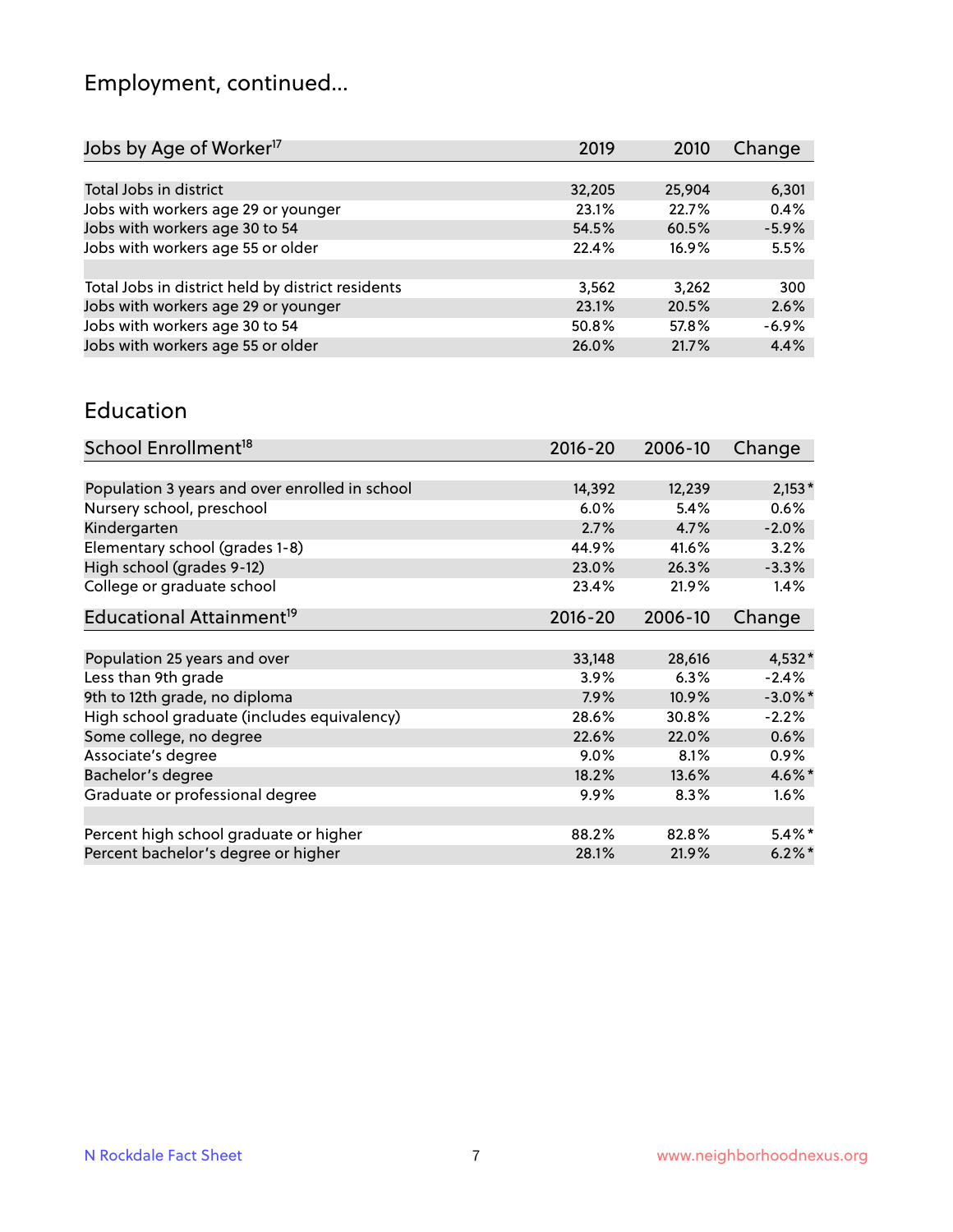### Housing

| Households by Type <sup>20</sup>                     | $2016 - 20$     | 2006-10         | Change            |
|------------------------------------------------------|-----------------|-----------------|-------------------|
|                                                      |                 |                 |                   |
| <b>Total households</b>                              | 18,248          | 15,980          | $2,268*$          |
| Family households (families)                         | 67.7%           | 69.9%           | $-2.2%$           |
| With own children under 18 years                     | 30.5%           | 34.4%           | $-3.9%$           |
| Married-couple family                                | 40.8%           | 44.7%           | $-3.9\%$ *        |
| With own children of the householder under 18 years  | 16.0%           | 19.2%           | $-3.2%$ *         |
| Male householder, no wife present, family            | 4.8%            | 5.5%            | $-0.7%$           |
| With own children of the householder under 18 years  | 2.4%            | 2.4%            | 0.1%              |
| Female householder, no husband present, family       | 22.0%           | 19.7%           | 2.4%              |
| With own children of the householder under 18 years  | 12.0%           | 12.7%           | $-0.7%$           |
| Nonfamily households                                 | 32.3%           | 30.1%           | 2.2%              |
| Householder living alone                             | 28.6%           | 24.9%           | $3.7\%$ *         |
| 65 years and over                                    | 9.4%            | 7.4%            | $2.0\%$ *         |
|                                                      |                 |                 |                   |
| Households with one or more people under 18 years    | 36.5%           | 39.8%           | $-3.3%$           |
| Households with one or more people 65 years and over | 25.7%           | 20.7%           | $5.0\%$ *         |
| Average household size                               | 2.74            | 2.80            | $-0.06$           |
| Average family size                                  | 3.39            | 3.35            | 0.03              |
|                                                      |                 |                 |                   |
| Housing Occupancy <sup>21</sup>                      | $2016 - 20$     | 2006-10         | Change            |
|                                                      |                 |                 |                   |
| Total housing units                                  | 19,561          | 18,542          | $1,019*$          |
| Occupied housing units                               | 93.3%           | 86.2%           | $7.1\%$ *         |
| Vacant housing units                                 | 6.7%            | 13.8%           | $-7.1\%$ *        |
| Homeowner vacancy rate                               | 1.2             | 5.2             | $-4.0*$           |
| Rental vacancy rate                                  | 5.4             | 12.0            | $-6.6*$           |
|                                                      |                 |                 |                   |
| Units in Structure <sup>22</sup>                     | 2016-20         | 2006-10         | Change            |
|                                                      |                 |                 |                   |
| Total housing units                                  | 19,561<br>66.5% | 18,542<br>62.0% | $1,019*$<br>4.5%* |
| 1-unit, detached                                     |                 |                 |                   |
| 1-unit, attached                                     | 3.9%            | 3.9%            | $0.0\%$           |
| 2 units                                              | 4.5%            | 7.9%            | $-3.4\%$ *        |
| 3 or 4 units                                         | 4.5%            | 5.7%            | $-1.2%$           |
| 5 to 9 units                                         | $9.0\%$         | 9.9%            | $-0.9%$           |
| 10 to 19 units                                       | 4.7%            | 6.6%            | $-1.9\%$          |
| 20 or more units                                     | 4.4%            | 3.1%            | 1.3%              |
| Mobile home                                          | 2.5%            | 1.0%            | 1.5%              |
| Boat, RV, van, etc.                                  | 0.0%            | 0.0%            | 0.0%              |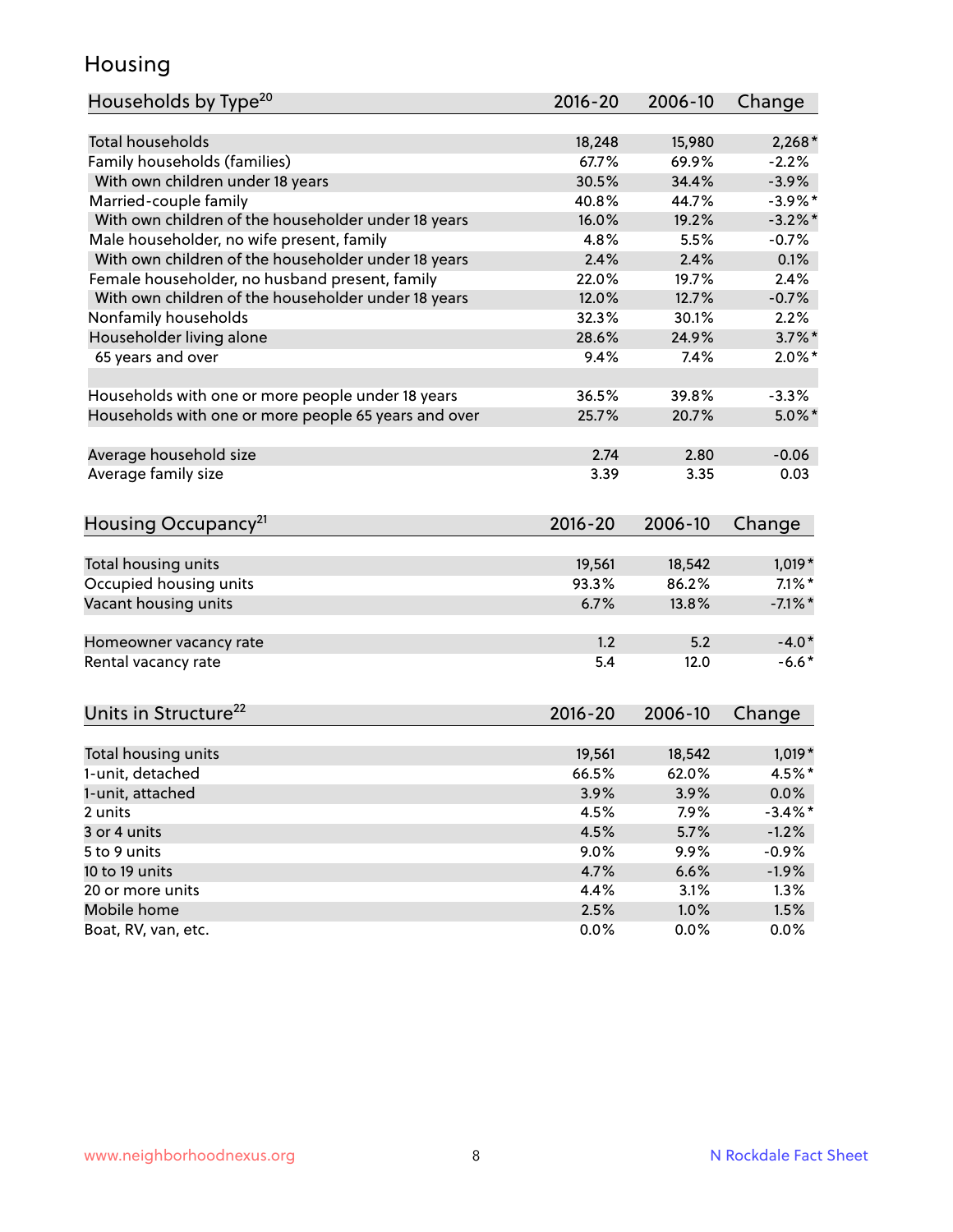# Housing, Continued...

| Year Structure Built <sup>23</sup>             | 2016-20     | 2006-10 | Change     |
|------------------------------------------------|-------------|---------|------------|
| Total housing units                            | 19,561      | 18,542  | 1,019*     |
| Built 2014 or later                            | 1.1%        | (X)     | (X)        |
| Built 2010 to 2013                             | 1.8%        | (X)     | (X)        |
| Built 2000 to 2009                             | 25.2%       | 25.9%   | $-0.7%$    |
| Built 1990 to 1999                             | 18.8%       | 21.1%   | $-2.3%$    |
| Built 1980 to 1989                             | 20.5%       | 20.8%   | $-0.3%$    |
| Built 1970 to 1979                             | 16.7%       | 16.9%   | $-0.3%$    |
| Built 1960 to 1969                             | 8.1%        | 7.4%    | 0.7%       |
| Built 1950 to 1959                             | 5.2%        | 3.5%    | $1.7\%$ *  |
| Built 1940 to 1949                             | 0.3%        | 2.0%    | $-1.7%$    |
| Built 1939 or earlier                          | 2.4%        | 2.5%    | $-0.2%$    |
| Housing Tenure <sup>24</sup>                   | $2016 - 20$ | 2006-10 | Change     |
|                                                |             |         |            |
| Occupied housing units                         | 18,248      | 15,980  | $2,268*$   |
| Owner-occupied                                 | 58.1%       | 58.3%   | $-0.2%$    |
| Renter-occupied                                | 41.9%       | 41.7%   | 0.2%       |
| Average household size of owner-occupied unit  | 2.86        | 2.83    | 0.03       |
| Average household size of renter-occupied unit | 2.58        | 2.76    | $-0.19$    |
| Residence 1 Year Ago <sup>25</sup>             | $2016 - 20$ | 2006-10 | Change     |
|                                                |             |         |            |
| Population 1 year and over                     | 49,886      | 44,433  | $5,453*$   |
| Same house                                     | 84.3%       | 76.8%   | $7.6\%$ *  |
| Different house in the U.S.                    | 15.5%       | 22.9%   | $-7.4\%$ * |
| Same county                                    | 3.7%        | 8.8%    | $-5.2%$ *  |
| Different county                               | 11.8%       | 14.1%   | $-2.3%$    |
| Same state                                     | 8.1%        | 10.3%   | $-2.2%$    |
| Different state                                | 3.7%        | 3.8%    | $-0.1%$    |
| Abroad                                         | 0.2%        | 0.3%    | $-0.1%$    |
| Value of Housing Unit <sup>26</sup>            | $2016 - 20$ | 2006-10 | Change     |
| Owner-occupied units                           | 10,606      | 9,317   | $1,289*$   |
| Less than \$50,000                             | 5.6%        | 2.1%    | 3.5%       |
| \$50,000 to \$99,999                           | 15.0%       | 12.0%   | 3.0%       |
| \$100,000 to \$149,999                         | 18.8%       | 24.9%   | $-6.1\%$ * |
| \$150,000 to \$199,999                         | 20.5%       | 24.2%   | $-3.7%$    |
| \$200,000 to \$299,999                         | 25.8%       | 21.8%   | 4.0%       |
| \$300,000 to \$499,999                         | 11.7%       | 13.0%   | $-1.3%$    |
| \$500,000 to \$999,999                         | 2.6%        | 1.9%    | 0.7%       |
| \$1,000,000 or more                            | 0.1%        | 0.1%    | $-0.0%$    |
| Median (dollars)                               | 167,304     | 167,700 | $-396$     |
| Mortgage Status <sup>27</sup>                  | $2016 - 20$ | 2006-10 | Change     |
| Owner-occupied units                           | 10,606      | 9,317   | $1,289*$   |
| Housing units with a mortgage                  | 73.4%       | 77.1%   | $-3.7\%$ * |
| Housing units without a mortgage               | 26.6%       | 22.9%   | $3.7\%$ *  |
|                                                |             |         |            |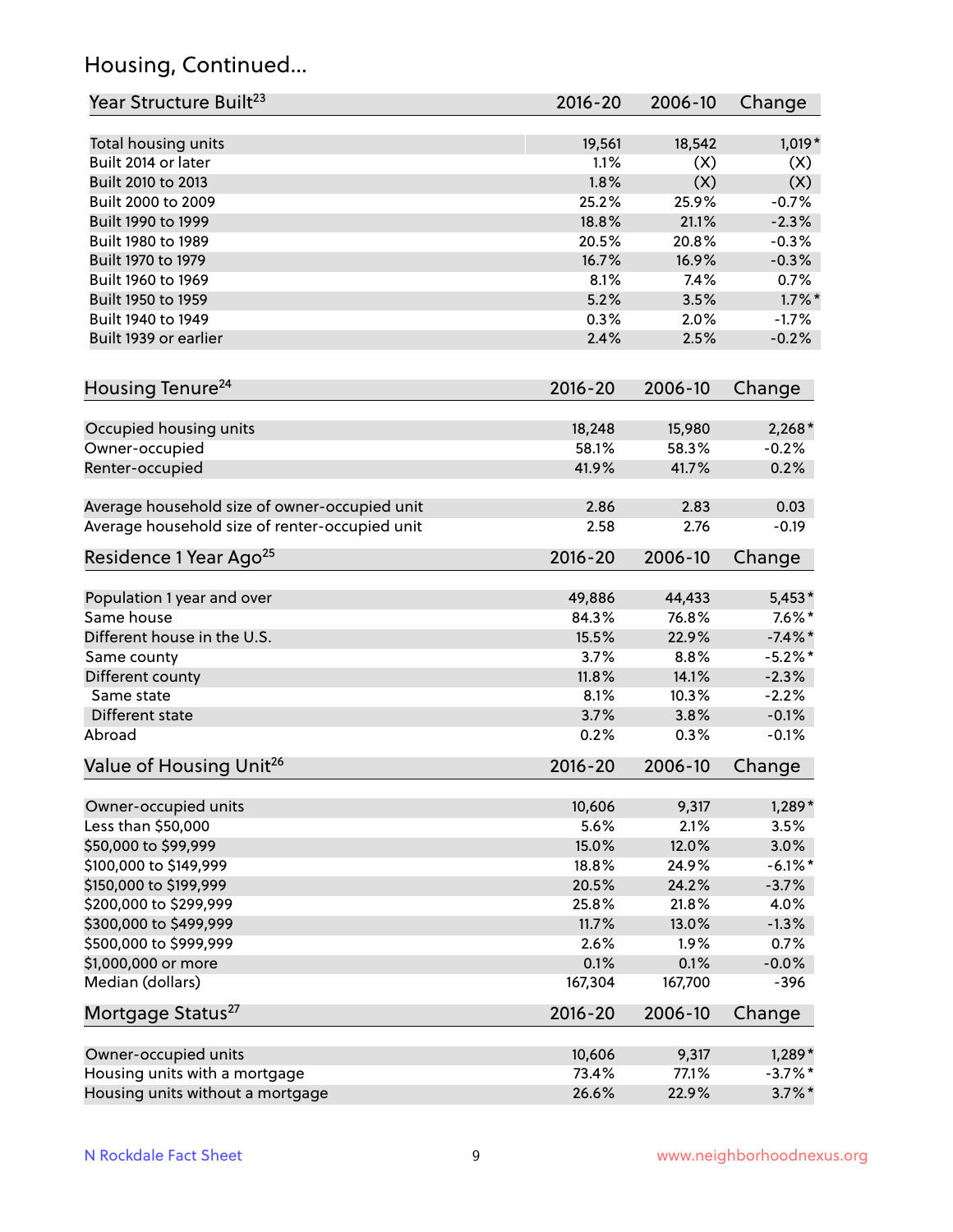# Housing, Continued...

| Selected Monthly Owner Costs <sup>28</sup>                                            | 2016-20 | 2006-10 | Change     |
|---------------------------------------------------------------------------------------|---------|---------|------------|
| Housing units with a mortgage                                                         | 7,782   | 7,184   | 598*       |
| Less than \$300                                                                       | 0.2%    | 0.1%    | 0.1%       |
| \$300 to \$499                                                                        | 1.2%    | 1.1%    | 0.1%       |
| \$500 to \$999                                                                        | 25.0%   | 20.0%   | 5.0%       |
| \$1,000 to \$1,499                                                                    | 32.8%   | 33.2%   | $-0.4%$    |
| \$1,500 to \$1,999                                                                    | 21.2%   | 22.3%   | $-1.2%$    |
| \$2,000 to \$2,999                                                                    | 12.7%   | 18.4%   | $-5.7%$ *  |
| \$3,000 or more                                                                       | 6.9%    | 4.9%    | 2.1%       |
| Median (dollars)                                                                      | 1,344   | 1,434   | $-91*$     |
| Housing units without a mortgage                                                      | 2,824   | 2,133   | 691*       |
| Less than \$150                                                                       | 2.2%    | 5.9%    | $-3.7%$    |
| \$150 to \$249                                                                        | 12.5%   | 14.7%   | $-2.2%$    |
| \$250 to \$349                                                                        | 16.3%   | 20.5%   | $-4.2%$    |
| \$350 to \$499                                                                        | 41.4%   | 33.1%   | 8.2%       |
| \$500 to \$699                                                                        | 18.8%   | 15.8%   | 2.9%       |
| \$700 or more                                                                         | 8.8%    | 9.8%    | $-1.1%$    |
| Median (dollars)                                                                      | 417     | 379     | $38*$      |
| Selected Monthly Owner Costs as a Percentage of<br>Household Income <sup>29</sup>     |         |         | Change     |
| Housing units with a mortgage (excluding units where<br>SMOCAPI cannot be computed)   | 7,720   | 7,148   | 572        |
| Less than 20.0 percent                                                                | 42.1%   | 31.1%   | $11.0\%$ * |
| 20.0 to 24.9 percent                                                                  | 12.4%   | 16.7%   | $-4.2\%$ * |
| 25.0 to 29.9 percent                                                                  | 8.5%    | 12.3%   | $-3.7%$    |
| 30.0 to 34.9 percent                                                                  | 13.2%   | 11.0%   | 2.2%       |
| 35.0 percent or more                                                                  | 23.7%   | 29.0%   | $-5.3\%$ * |
| Not computed                                                                          | 62      | 36      | 26         |
| Housing unit without a mortgage (excluding units where<br>SMOCAPI cannot be computed) | 2,764   | 2,121   | 643        |
| Less than 10.0 percent                                                                | 57.9%   | 48.0%   | 9.9%       |
| 10.0 to 14.9 percent                                                                  | 21.6%   | 29.4%   | $-7.8%$    |
| 15.0 to 19.9 percent                                                                  | 11.6%   | 4.8%    | 6.8%       |
| 20.0 to 24.9 percent                                                                  | 4.3%    | 6.3%    | $-2.0%$    |
| 25.0 to 29.9 percent                                                                  | 0.8%    | 1.1%    | $-0.4%$    |
| 30.0 to 34.9 percent                                                                  | 0.0%    | 1.0%    | $-1.0%$    |
| 35.0 percent or more                                                                  | 3.8%    | 9.4%    | $-5.5%$    |
| Not computed                                                                          | 60      | 12      | 48         |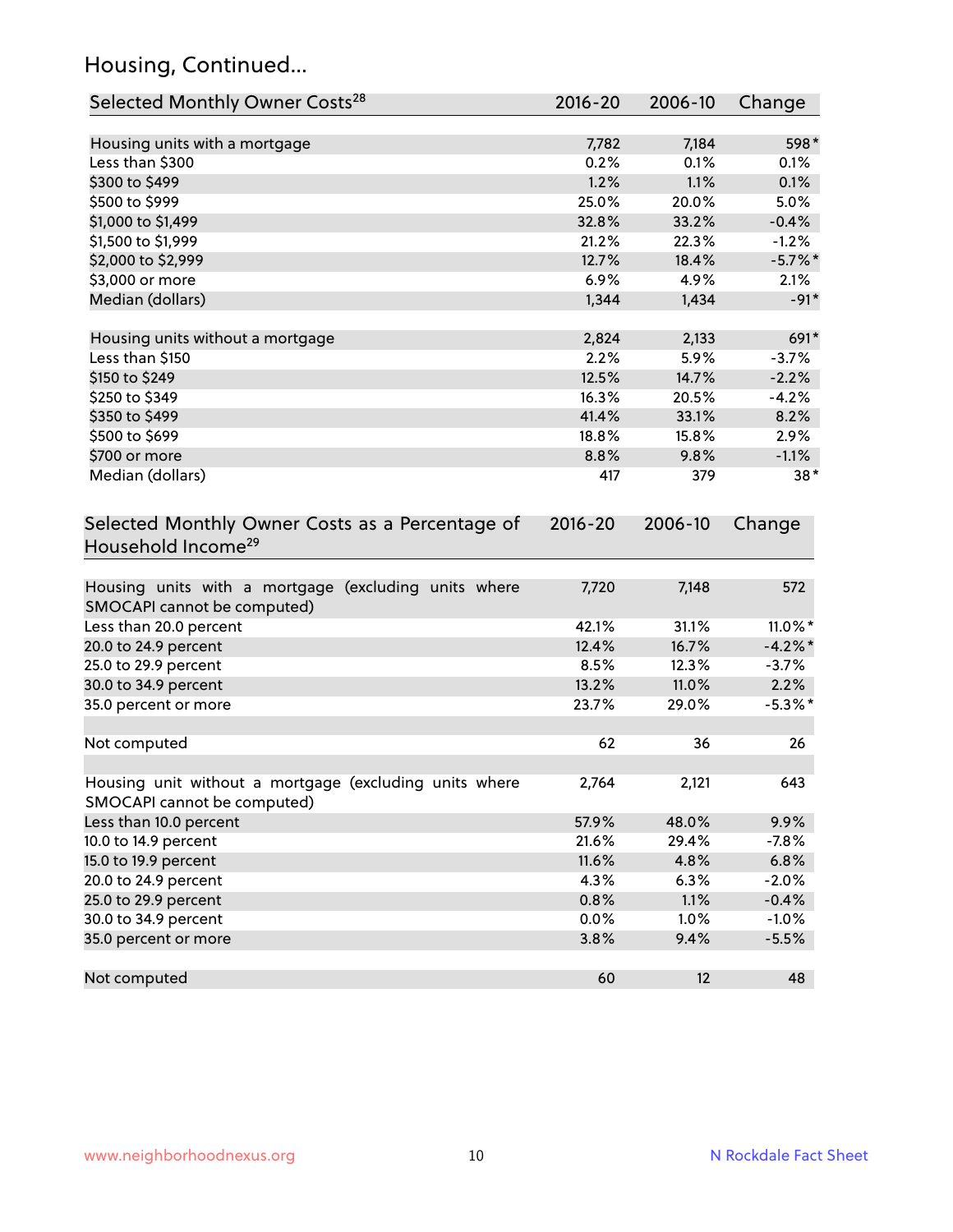# Housing, Continued...

| Gross Rent <sup>30</sup>                                                       | 2016-20     | 2006-10 | Change      |
|--------------------------------------------------------------------------------|-------------|---------|-------------|
| Occupied units paying rent                                                     | 7,500       | 6,526   | $974*$      |
| Less than \$200                                                                | 0.0%        | 1.6%    | $-1.6%$     |
| \$200 to \$499                                                                 | 2.3%        | 7.3%    | $-5.0%$     |
| \$500 to \$749                                                                 | 4.5%        | 16.5%   | $-12.0%$    |
| \$750 to \$999                                                                 | 30.2%       | 41.3%   | $-11.1\%$ * |
| \$1,000 to \$1,499                                                             | 54.2%       | 26.9%   | 27.3%*      |
| \$1,500 to \$1,999                                                             | 5.3%        | 4.4%    | 0.9%        |
| \$2,000 or more                                                                | 3.4%        | 1.9%    | 1.5%        |
| Median (dollars)                                                               | 1,084       | 1,047   | 37          |
| No rent paid                                                                   | 142         | 137     | 5           |
| Gross Rent as a Percentage of Household Income <sup>31</sup>                   | $2016 - 20$ | 2006-10 | Change      |
| Occupied units paying rent (excluding units where GRAPI<br>cannot be computed) | 7,388       | 6,437   | 951         |
| Less than 15.0 percent                                                         | 8.9%        | 12.8%   | $-3.9%$     |
| 15.0 to 19.9 percent                                                           | 15.6%       | 8.6%    | $7.1\%$ *   |
| 20.0 to 24.9 percent                                                           | 11.4%       | 10.3%   | 1.1%        |
| 25.0 to 29.9 percent                                                           | 11.0%       | 14.6%   | $-3.7%$     |
| 30.0 to 34.9 percent                                                           | 6.9%        | 14.5%   | $-7.6%$ *   |
| 35.0 percent or more                                                           | 46.1%       | 39.1%   | 7.0%        |
| Not computed                                                                   | 254         | 226     | 28          |
| Transportation                                                                 |             |         |             |
| Commuting to Work <sup>32</sup>                                                | 2016-20     | 2006-10 | Change      |
| Workers 16 years and over                                                      | 22,482      | 20,412  | 2,070*      |
| Car, truck, or van - drove alone                                               | 78.9%       | 78.3%   | 0.6%        |
| Car, truck, or van - carpooled                                                 | 8.5%        | 12.6%   | $-4.1\%$ *  |
| Public transportation (excluding taxicab)                                      | 1.1%        | 1.2%    | $-0.2%$     |
| Walked                                                                         | 0.3%        | 1.2%    | $-0.9%$     |
| Other means                                                                    | 2.6%        | 3.3%    | $-0.7%$     |
| Worked at home                                                                 | 8.7%        | 3.4%    | $5.3\%$ *   |
| Mean travel time to work (minutes)                                             | 33.5        | 31.3    | $2.2*$      |
| Vehicles Available <sup>33</sup>                                               | 2016-20     | 2006-10 | Change      |
| Occupied housing units                                                         | 18,248      | 15,980  | $2,268*$    |
| No vehicles available                                                          | 5.3%        | 7.3%    | $-2.0%$     |
| 1 vehicle available                                                            | 39.8%       | 35.0%   | 4.8%*       |
| 2 vehicles available                                                           | 33.4%       | 37.4%   | $-4.1%$     |
| 3 or more vehicles available                                                   | 21.5%       | 20.3%   | 1.2%        |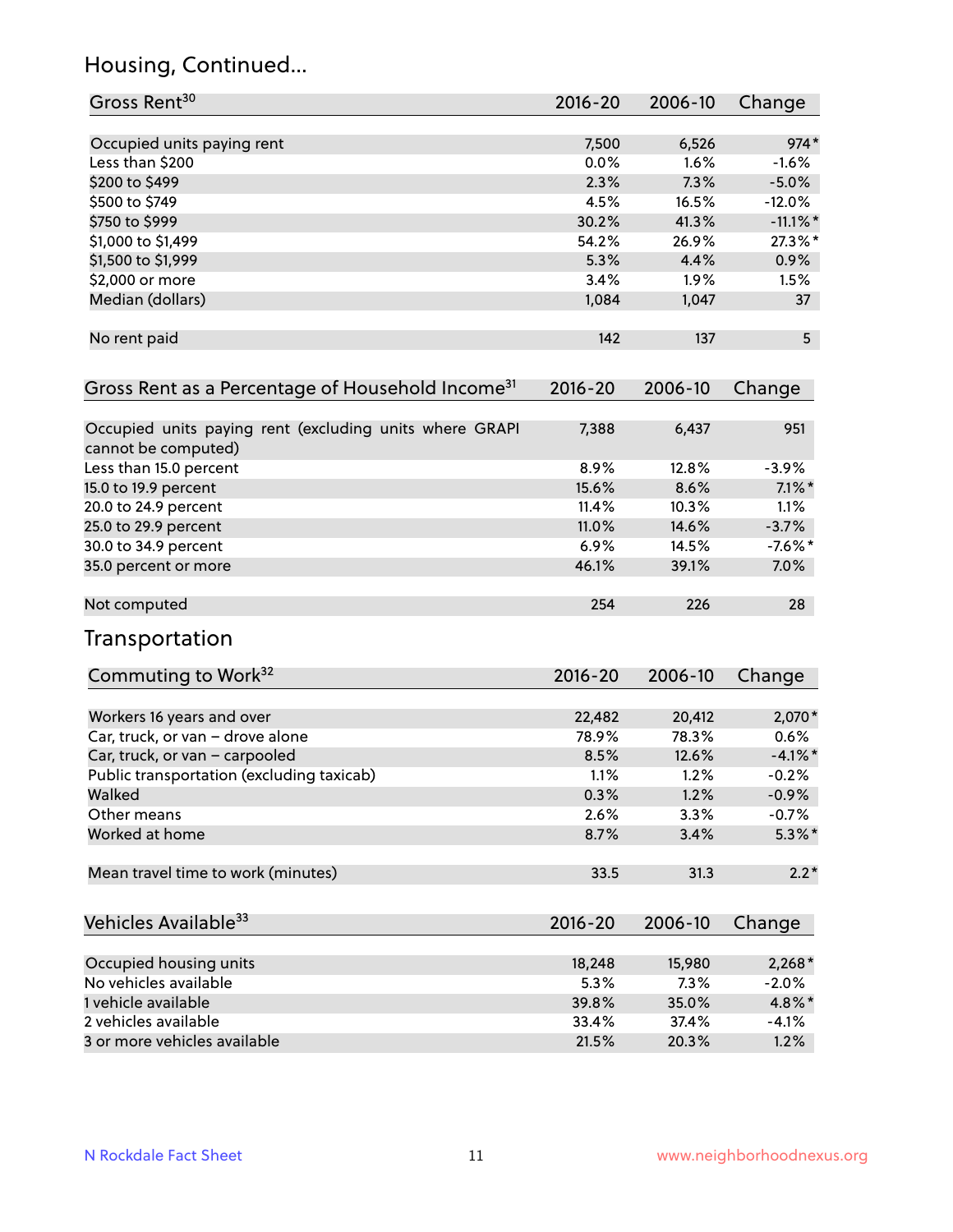#### Health

| Health Insurance coverage <sup>34</sup> | 2016-20 |
|-----------------------------------------|---------|
|-----------------------------------------|---------|

| Civilian Noninstitutionalized Population                | 50,044 |
|---------------------------------------------------------|--------|
| With health insurance coverage                          | 86.0%  |
| With private health insurance coverage                  | 63.7%  |
| With public health coverage                             | 32.1%  |
| No health insurance coverage                            | 14.0%  |
| Civilian Noninstitutionalized Population Under 19 years | 13,541 |
| No health insurance coverage                            | 9.0%   |
| Civilian Noninstitutionalized Population 19 to 64 years | 30,395 |
| In labor force:                                         | 23,083 |
| Employed:                                               | 21,623 |
| With health insurance coverage                          | 84.0%  |
| With private health insurance coverage                  | 80.3%  |
| With public coverage                                    | 6.9%   |
| No health insurance coverage                            | 16.0%  |
| Unemployed:                                             | 1,460  |
| With health insurance coverage                          | 78.0%  |
| With private health insurance coverage                  | 53.6%  |
| With public coverage                                    | 25.3%  |
| No health insurance coverage                            | 22.0%  |
| Not in labor force:                                     | 7,312  |
| With health insurance coverage                          | 73.0%  |
| With private health insurance coverage                  | 44.7%  |
| With public coverage                                    | 36.3%  |
| No health insurance coverage                            | 27.0%  |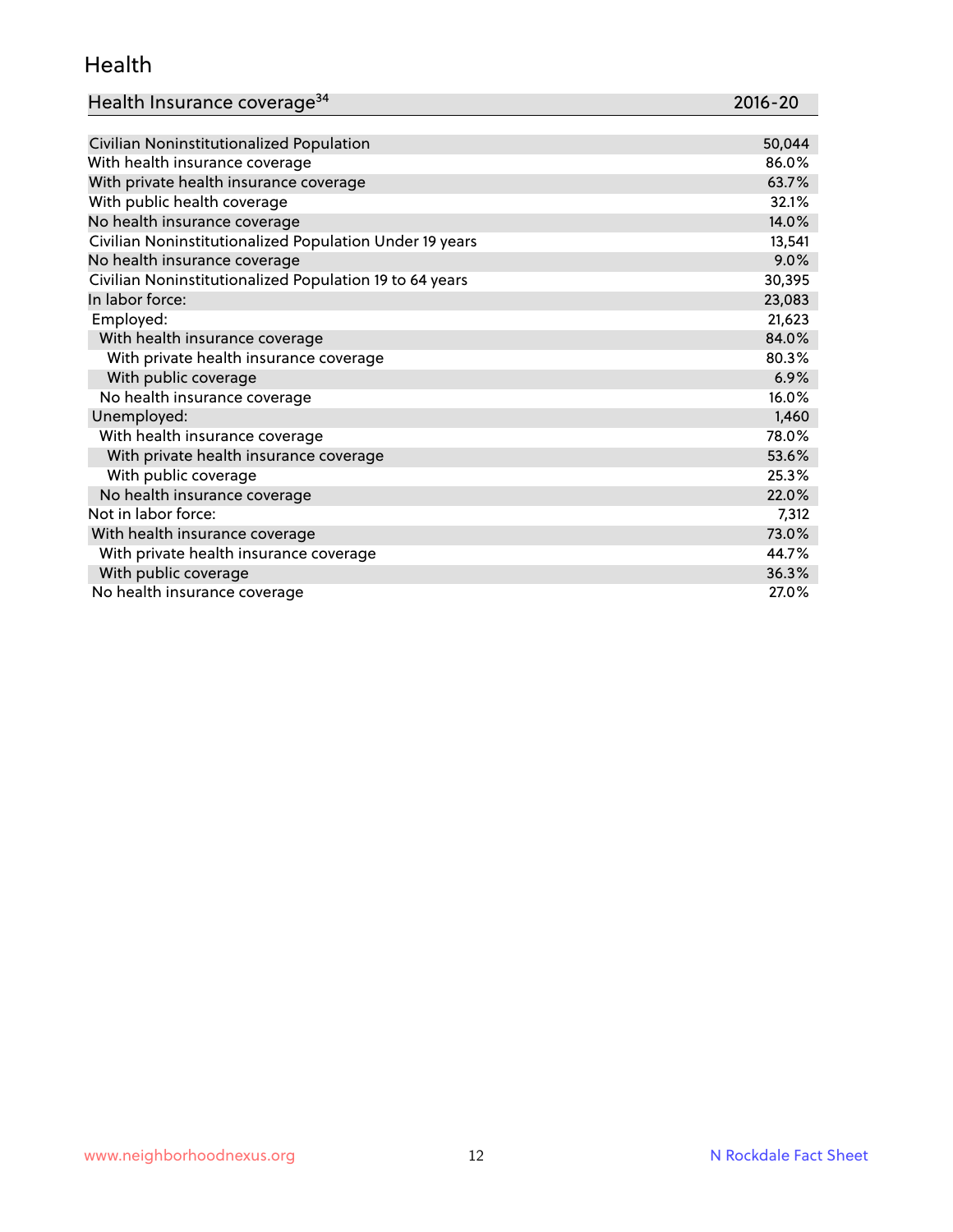### Employment Forecasts

| Forecast Employment by Sector <sup>35</sup>      | 2030   | 2020   | Change   |
|--------------------------------------------------|--------|--------|----------|
|                                                  |        |        |          |
| <b>All Sectors</b>                               | 38,433 | 37,010 | 3.8%     |
| Goods Producing                                  | 4,722  | 5,906  | $-20.0%$ |
| Agriculture, forestry, fishing and hunting       | 38     | 44     | $-13.6%$ |
| Mining                                           | 28     | 32     | $-12.5%$ |
| Construction                                     | 1,585  | 2,244  | $-29.4%$ |
| Manufacturing                                    | 3,071  | 3,586  | $-14.4%$ |
| Service Providing                                | 9,115  | 8,278  | 10.1%    |
| Wholesale trade                                  | 2,100  | 1,795  | 17.0%    |
| <b>Retail trade</b>                              | 5,638  | 5,137  | 9.8%     |
| Transportation and warehousing                   | 1,265  | 1,214  | 4.2%     |
| <b>Utilities</b>                                 | 112    | 132    | $-15.2%$ |
| Information                                      | 980    | 925    | 5.9%     |
| <b>Financial activities</b>                      | 2,961  | 2,848  | 4.0%     |
| Finance and insurance                            | 1,870  | 1,764  | 6.0%     |
| Real estate and rental and leasing               | 1,091  | 1,084  | 0.6%     |
| Professional and business services               | 2,791  | 2,428  | 15.0%    |
| Professional, scientific, and technical services | 2,309  | 2,003  | 15.3%    |
| Management of companies and enterprises          | 482    | 425    | 13.4%    |
| <b>Education and health services</b>             | 8,840  | 7,824  | 13.0%    |
| <b>Education services</b>                        | 3,637  | 3,173  | 14.6%    |
| Health care and social assistance                | 5,203  | 4,651  | 11.9%    |
| Leisure and hospitality                          | 4,219  | 4,191  | 0.7%     |
| Arts, entertainment, and recreation              | 529    | 513    | 3.1%     |
| Accommodation and food services                  | 3,690  | 3,678  | 0.3%     |
| Other services, except public administration     | 935    | 924    | 1.2%     |
| <b>Public administration</b>                     | 1,486  | 1,481  | 0.3%     |
| Population Eorgaets                              |        |        |          |

#### Population Forecasts Population Forecasts<sup>36</sup> 2030 2020 Change Total Population 53,156 49,916 6.5% Total Households